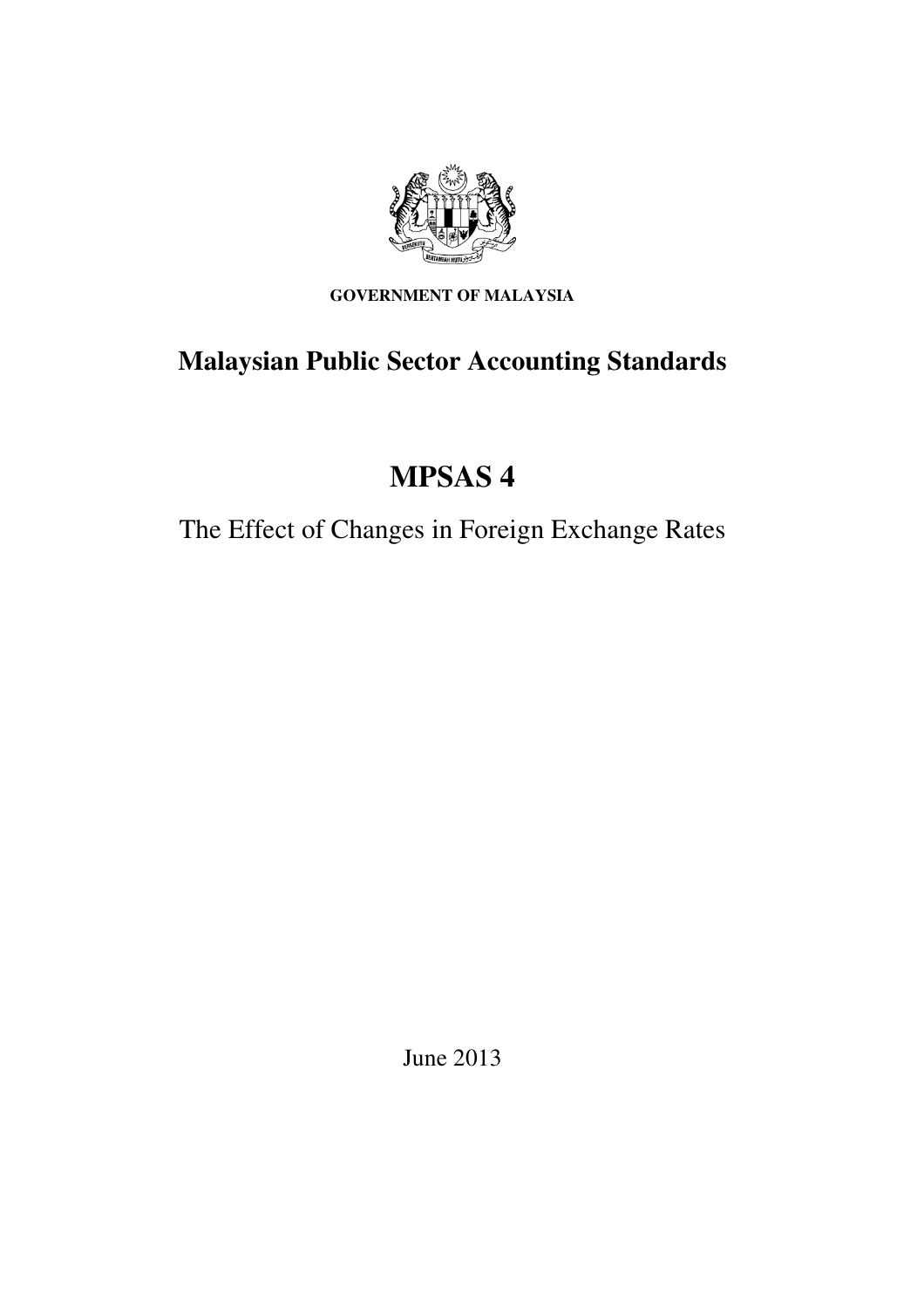## **MPSAS 4 - THE EFFECT OF CHANGES IN FOREIGN EXCHANGE RATES**

#### **Acknowledgment**

The Malaysian Public Sector Accounting Standard (MPSAS) is based on International Public Sector Accounting Standard (IPSAS) 4, *The Effects of Changes in Foreign Exchange Rates* from the *Handbook of International Public Sector Accounting Pronouncements* of the International Public Sector Accounting Standards Board, published by the International Federation of Accountants (IFAC) in April 2011 and is used with permission of IFAC.

*Handbook of International Public Sector Accounting Pronouncements* © 2011 by the International Federation of Accountants (IFAC). All rights reserved.

Issued by: Accountant General's Department No. 1, Persiaran Perdana Kompleks Kementerian Kewangan Presint 2, Pusat Pentadbiran Kerajaan Persekutuan 62594 Putrajaya

Tel : 03-88821000 Faks : 03-88821765 Web: http://www.anm.gov.my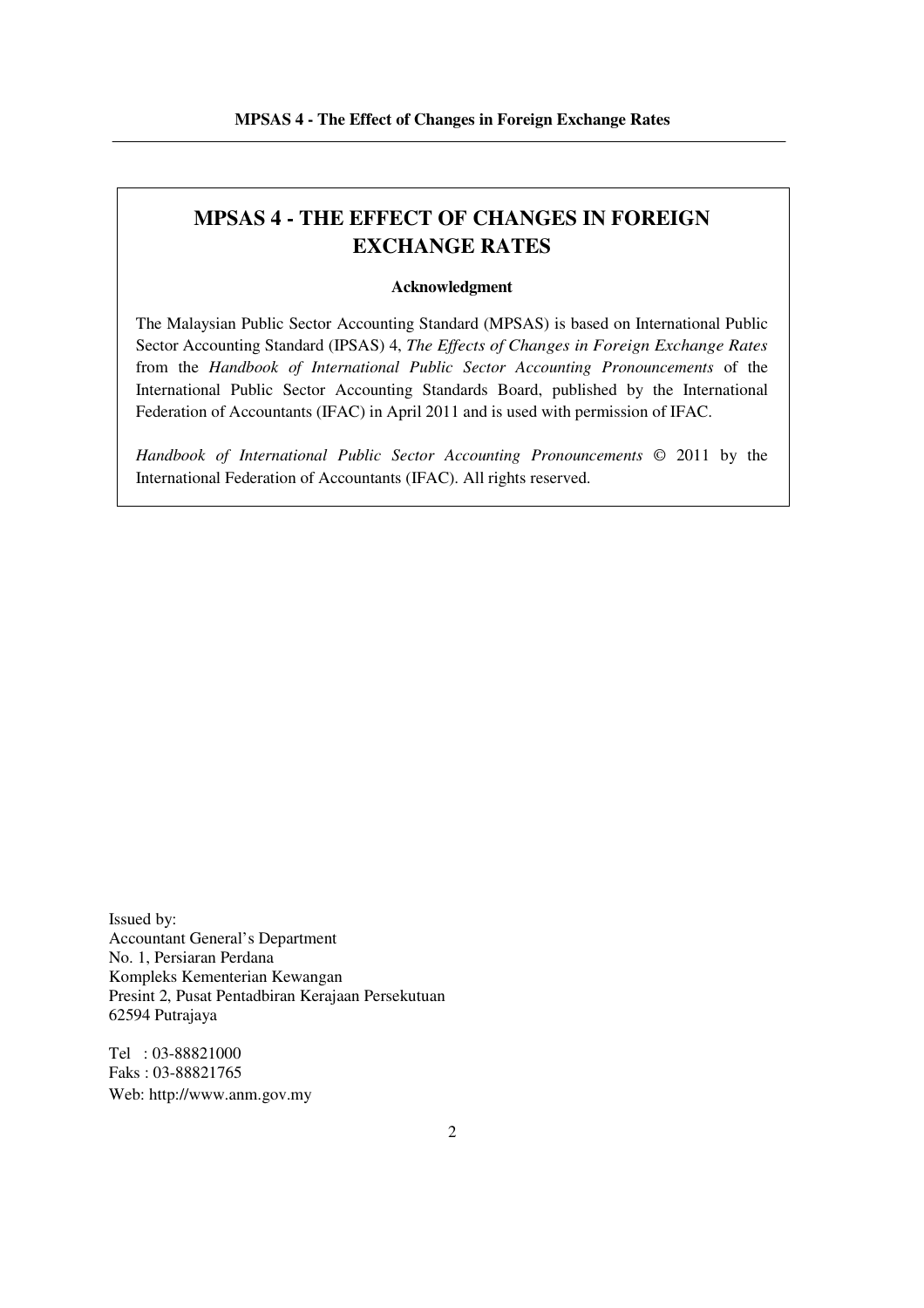## MPSAS 4 - THE EFFECT OF CHANGES IN FOREIGN EXCHANGE **RATES**

|                                                                    | Paragraph |
|--------------------------------------------------------------------|-----------|
|                                                                    | $1-2$     |
|                                                                    | $3-9$     |
|                                                                    | $10-19$   |
|                                                                    | $11 - 16$ |
|                                                                    | 17        |
|                                                                    | 18-19     |
|                                                                    | $20 - 22$ |
| Reporting Foreign Currency Transactions in the Functional Currency | $23 - 42$ |
|                                                                    | $23 - 26$ |
|                                                                    | 27-30     |
|                                                                    | 31-39     |
|                                                                    | 40-42     |
| Use of a Presentation Currency Other than the Functional Currency  | $43 - 58$ |
|                                                                    | 43-49     |
|                                                                    | 50-56     |
|                                                                    | 57-58     |
|                                                                    | 59        |
|                                                                    | 60-66     |
|                                                                    | 67-70     |
|                                                                    | 67-68     |
|                                                                    | 69-70     |
|                                                                    | 71-72     |
|                                                                    | 73        |
| Comparison with IPSAS 4                                            |           |

## **CONTENTS**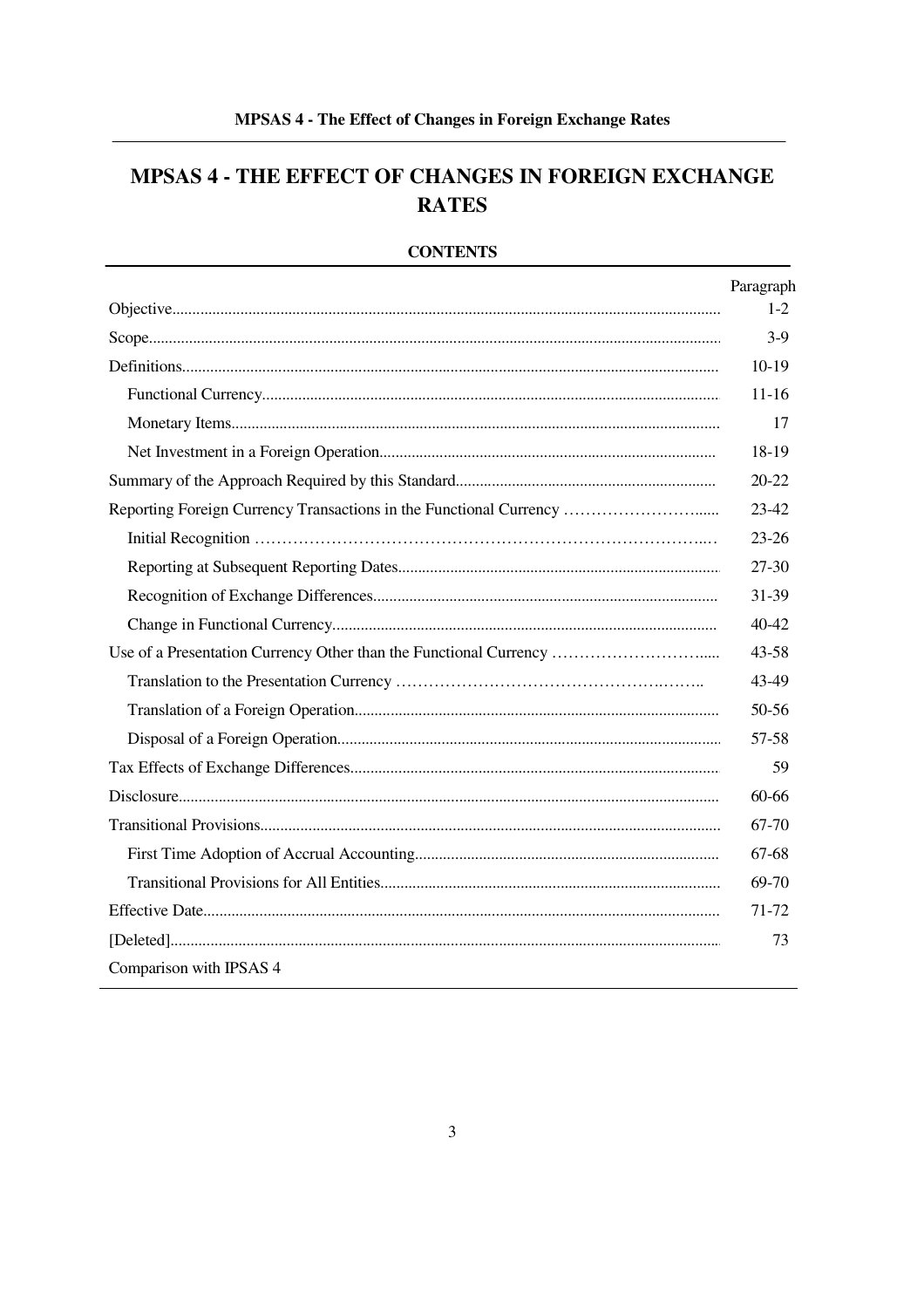Malaysian Public Sector Accounting Standard (MPSAS) 4, *The Effects of Changes in Foreign Exchange Rates*, is set out in paragraphs 1-73. All the paragraphs have equal authority. MPSAS 4 should be read in the context of its objective and the *Preface to the Malaysian Public Sector Accounting Standards.* MPSAS 3, *Accounting Policies, Changes in Accounting Estimates and Errors*, provides a basis for selecting and applying accounting policies in the absence of explicit guidance.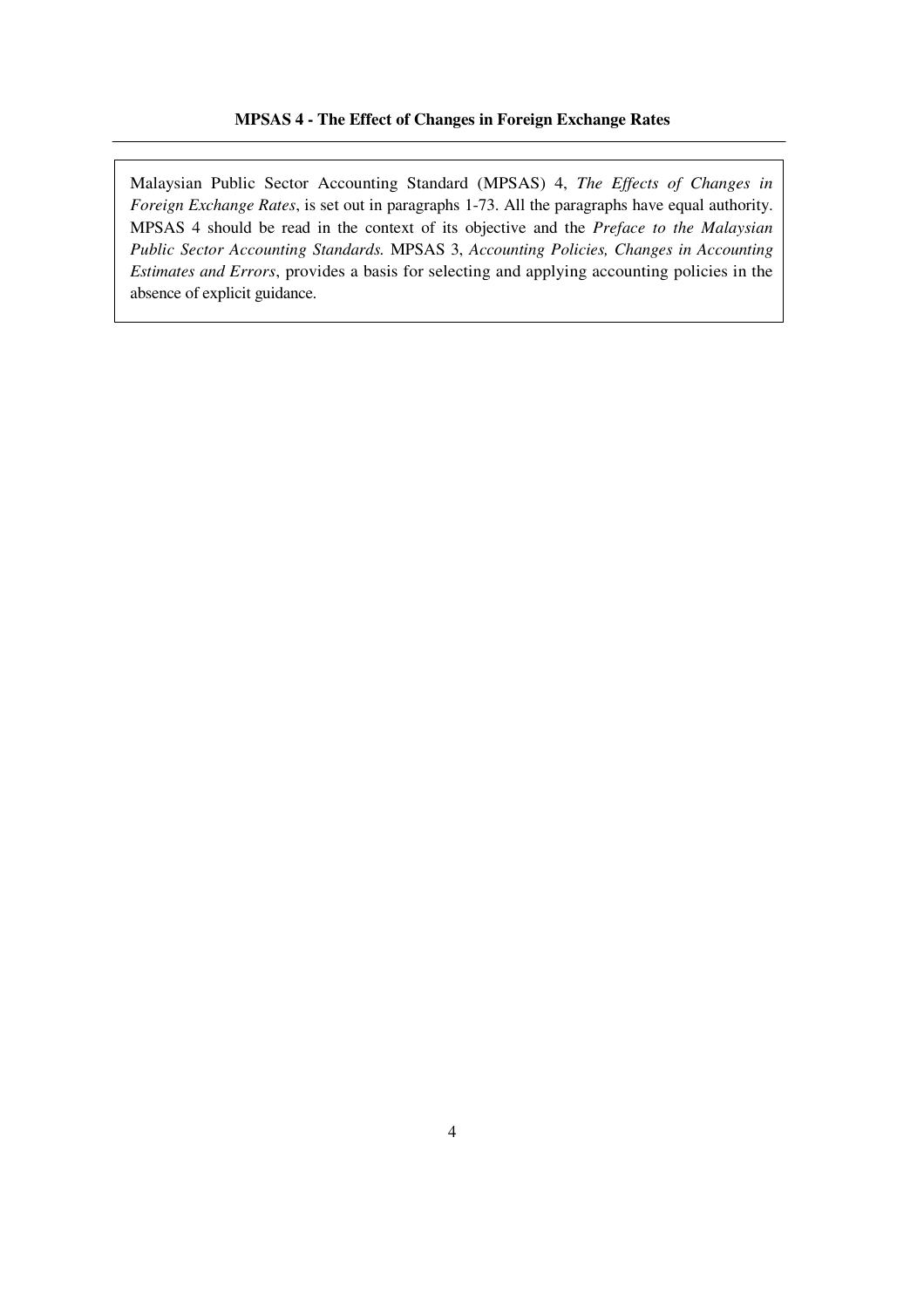## **Objective**

- 1. An entity may carry on foreign activities in two ways. It may have transactions in foreign currencies or it may have foreign operations. In addition, an entity may present its financial statements in a foreign currency. The objective of this Standard is to prescribe how to include foreign currency transactions and foreign operations in the financial statements of an entity, and how to translate financial statements into a presentation currency.
- 2. The principal issues are:
	- (a) Which exchange rate(s) to use; and
	- (b) How to report the effects of changes in exchange rates in the financial statements.

## **Scope**

- 3. **An entity that prepares and presents financial statements under the accrual basis of accounting shall apply this Standard:** 
	- (a) **In accounting for transactions and balances in foreign currencies, except for those derivative transactions and balances that are within the scope of MPSAS 29,**  *Financial Instruments: Recognition and Measurement***;**
	- (b) **In translating the financial performance and financial position of foreign operations that are included in the financial statements of the entity by consolidation, proportionate consolidation, or by the equity method; and**
	- (c) **In translating an entity's financial performance and financial position into a presentation currency.**
- 4. MPSAS 29 applies to many foreign currency derivatives and, accordingly, these are excluded from the scope of this Standard. However, those foreign currency derivatives that are not within the scope of MPSAS 29 (e.g., some foreign currency derivatives that are embedded in other contracts) are within the scope of this Standard. In addition, this Standard applies when an entity translates amounts relating to derivatives from its functional currency to its presentation currency.
- 5. This Standard does not apply to hedge accounting for foreign currency items, including the hedging of a net investment in a foreign operation MPSAS applies to hedge accounting.

## 6. **This Standard applies to all public sector entities other than Government Business Enterprises (GBEs).**

- 7. The *Preface to Malaysian Public Sector Accounting Standards* issued by the Accountant General's Department explains that GBEs apply approved accounting standards issued by the Malaysian Accounting Standards Board (MASB). GBEs are defined in MPSAS 1, *Presentation of Financial Statements*.
- 8. This Standard applies to the presentation of an entity's financial statements in a foreign currency, and sets out requirements for the resulting financial statements to be described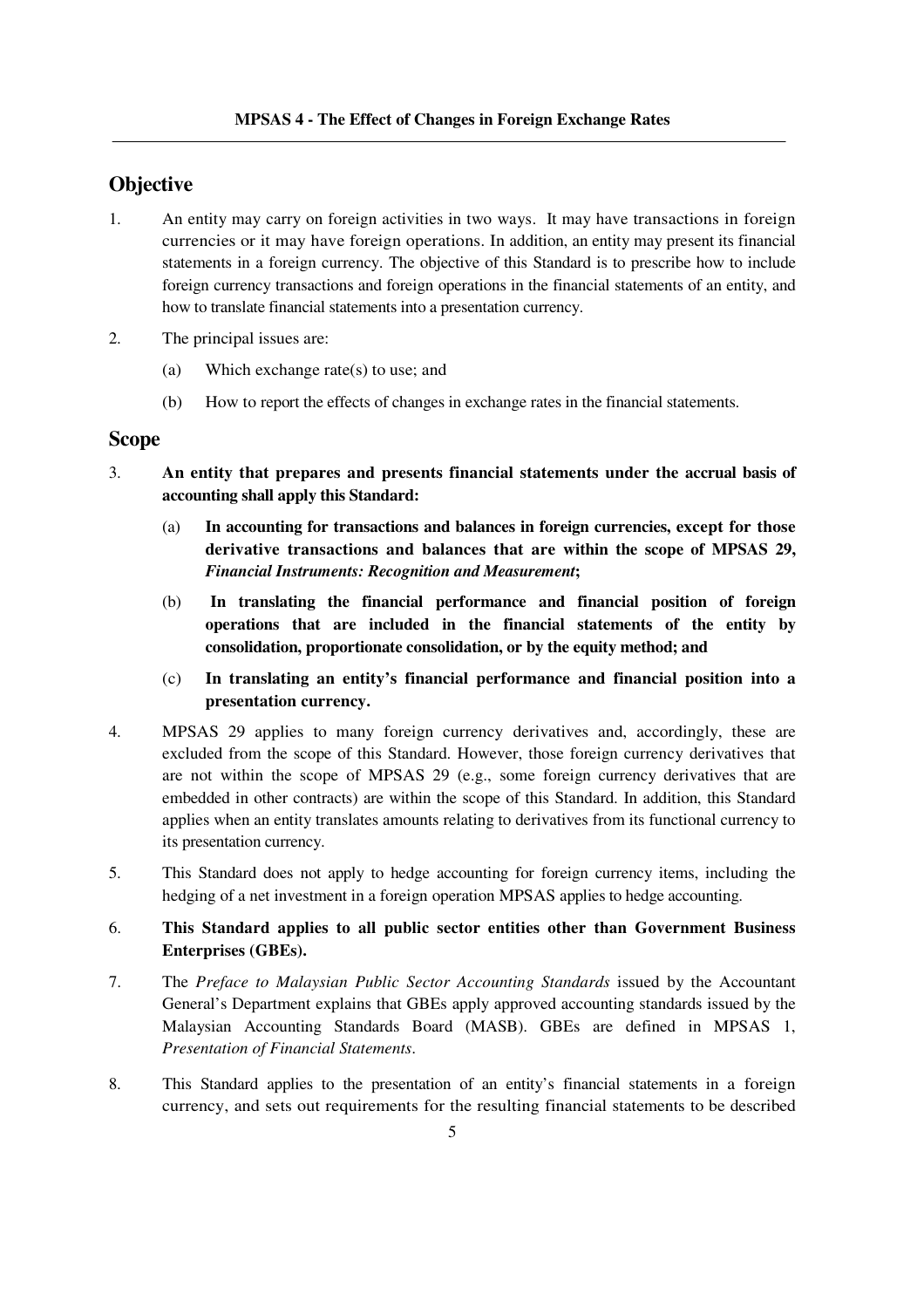as complying with MPSASs. For translations of financial information into a foreign currency that do not meet these requirements, this Standard specifies information to be disclosed.

9. This Standard does not apply to the presentation in a cash flow statement of cash flows arising from transactions in a foreign currency, or to the translation of cash flows of a foreign operation (see MPSAS 2, *Cash Flow Statements*).

## **Definitions**

10**. The following terms are used in this Standard with the meanings specified:** 

 **Closing rate is the spot exchange rate at the reporting date.** 

 **Exchange difference is the difference resulting from translating a given number of units of one currency into another currency at different exchange rates.** 

 **Exchange rate is the ratio of exchange for two currencies.** 

 **Foreign currency is a currency other than the functional currency of the entity.** 

 **Foreign operation is an entity that is a controlled entity, associate, joint venture, or branch of a reporting entity, the activities of which are based or conducted in a country or currency other than those of the reporting entity.** 

 **Functional currency is the currency of the primary economic environment in which the entity operates.** 

 **Monetary items are units of currency held and assets and liabilities to be received or paid in a fixed or determinable number of units of currency.** 

 **Net investment in a foreign operation is the amount of the reporting entity's interest in the net assets/equity of that operation.** 

 **Presentation currency is the currency in which the financial statements are presented.** 

 **Spot exchange rate is the exchange rate for immediate delivery.** 

 **Terms defined in other MPSASs are used in this Standard with the same meaning as in those Standards, and are reproduced in** *the Glossary of Defined Terms* **published separately.** 

#### **Functional Currency**

- 11. The primary economic environment in which an entity operates is normally the one in which it primarily generates and expends cash. An entity considers the following factors in determining its functional currency:
	- (a) The currency:
		- (i) That revenue is raised from, such as taxes, grants, and fines;
		- (ii) That mainly influences sales prices for goods and services (this will often be the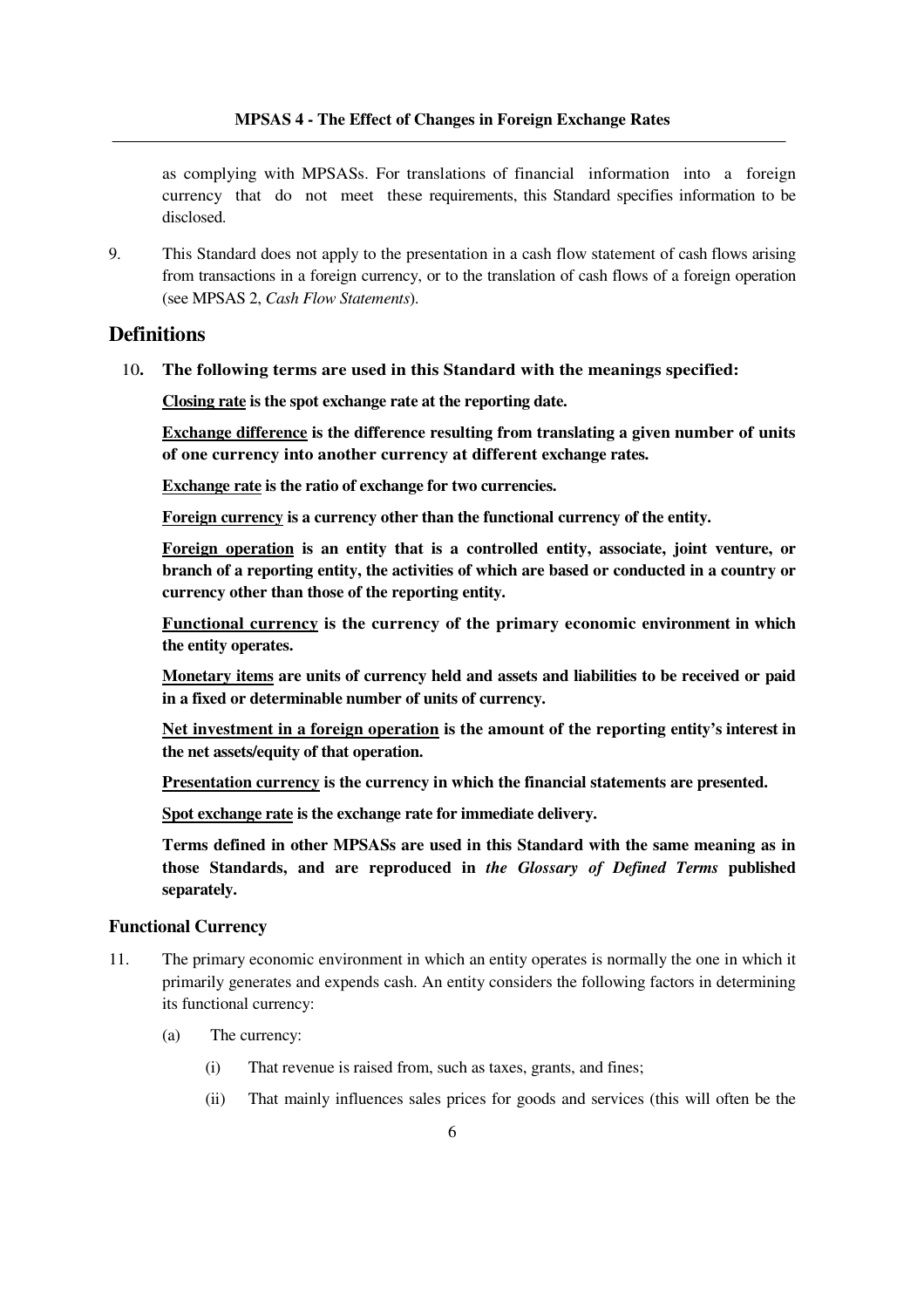currency in which sales prices for its goods and services are denominated and settled); and

- (iii) Of the country whose competitive forces and regulations mainly determine the sale prices of its goods and services.
- (b) The currency that mainly influences labor, material, and other costs of providing goods and services (this will often be the currency in which such costs are denominated and settled).
- 12. The following factors may also provide evidence of an entity's functional currency:
	- (a) The currency in which funds from financing activities (i.e., issuing debt and equity instruments) are generated.
	- (b) The currency in which receipts from operating activities are usually retained.
- 13. The following additional factors are considered in determining the functional currency of a foreign operation, and whether its functional currency is the same as that of the reporting entity (the reporting entity, in this context, being the entity that has the foreign operation as its controlled entity, branch, associate, or joint venture):
	- (a) Whether the activities of the foreign operation are carried out as an extension of the reporting entity, rather than being carried out with a significant degree of autonomy. An example of the former is when a department of defense has a number of overseas bases that conduct activities on behalf of a national government. The defense bases might conduct their activities substantially in the functional currency of the reporting entity. For example, military personnel may be paid in the functional currency and receive only a small allowance in local currency. Purchases of supplies and equipment might be largely obtained via the reporting entity, with purchases in local currency being kept to a minimum. Another example would be an overseas campus of a public university that operates under the management and direction of the domestic campus. In contrast, a foreign operation with a significant degree of autonomy may accumulate cash and other monetary items, incur expenses, generate revenue, and perhaps arrange borrowings, all substantially in its local currency. Some examples of government-owned foreign operations that may operate independently of other government agencies include tourist offices, petroleum exploration companies, trade boards, and broadcasting operations. Such entities may be established as GBEs.
	- (b) Whether transactions with the reporting entity are a high or a low proportion of the foreign operation's activities.
	- (c) Whether cash flows from the activities of the foreign operation directly affect the cash flows of the reporting entity and are readily available for remittance to it.
	- (d) Whether cash flows from the activities of the foreign operation are sufficient to service existing and normally expected debt obligations without funds being made available by the reporting entity.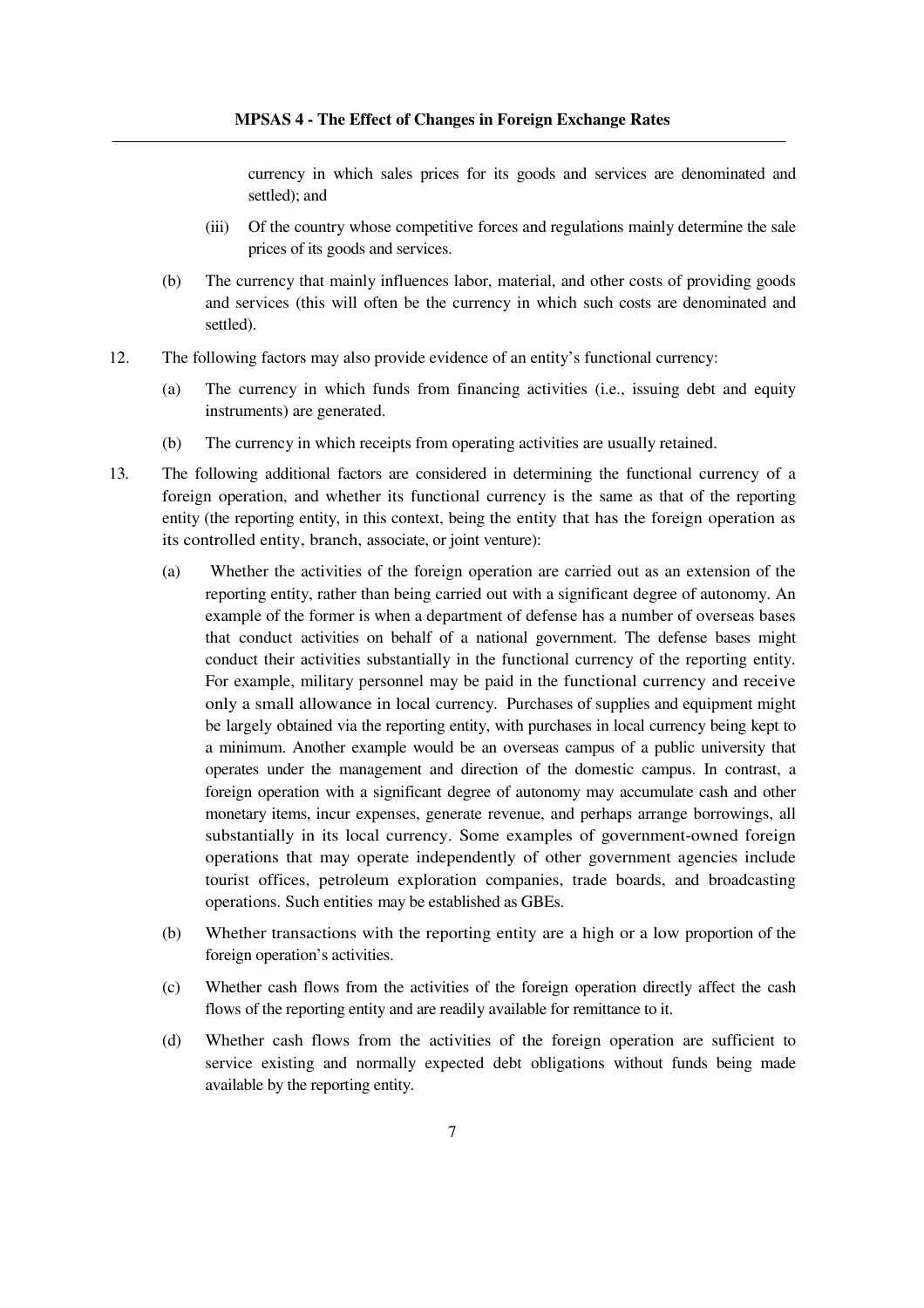#### **MPSAS 4 - The Effect of Changes in Foreign Exchange Rates**

- 14. When the above indicators are mixed and the functional currency is not obvious, management uses its judgment to determine the functional currency that most faithfully represents the economic effects of the underlying transactions, events, and conditions. As part of this approach, management gives priority to the primary indicators in paragraph 11 before considering the indicators in paragraphs 12 and 13, which are designed to provide additional supporting evidence to determine an entity's functional currency.
- 15. An entity's functional currency reflects the underlying transactions, events, and conditions that are relevant to it. Accordingly, once determined, the functional currency is not changed unless there is a change in those underlying transactions, events, and conditions.
- 16. If the functional currency is the currency of a hyperinflationary economy, the entity's financial statements are restated in accordance with IPSAS 10, *Financial Reporting in Hyperinflationary Economies*. An entity cannot avoid restatement in accordance with IPSAS 10 by, for example, adopting as its functional currency a currency other than the functional currency determined in accordance with this Standard (such as the functional currency of its controlling entity).

#### **Monetary Items**

17. The essential feature of a monetary item is a right to receive (or an obligation to deliver) a fixed or determinable number of units of currency. Examples include: social policy obligations and other employee benefits to be paid in cash; provisions that are to be settled in cash; and cash dividends or similar distributions that are recognized as a liability. Conversely, the essential feature of a nonmonetary item is the absence of a right to receive (or an obligation to deliver) a fixed or determinable number of units of currency. Examples include: amounts prepaid for goods and services (e.g., prepaid rent); goodwill; intangible assets; inventories; property, plant, and equipment; and provisions that are to be settled by the delivery of a nonmonetary asset.

#### **Net Investment in a Foreign Operation**

- 18. An entity may have a monetary item that is receivable from or payable to a foreign operation. An item for which settlement is neither planned nor likely to occur in the foreseeable future is, in substance, a part of the entity's net investment in that foreign operation, and is accounted for in accordance with paragraphs 37 and 38. Such monetary items may include long-term receivables or loans. They do not include trade receivables or trade payables.
- 19. The entity that has a monetary item receivable from or payable to a foreign operation described in paragraph 18 may be any controlled entity of the economic entity. For example, an entity has two controlled entities, A and B. Controlled entity B is a foreign operation. Controlled entity A grants a loan to controlled entity B. Controlled entity A's loan receivable from controlled entity B would be part of the controlled entity A's net investment in controlled entity B if settlement of the loan is neither planned nor likely to occur in the foreseeable future. This would also be true if controlled entity A were itself a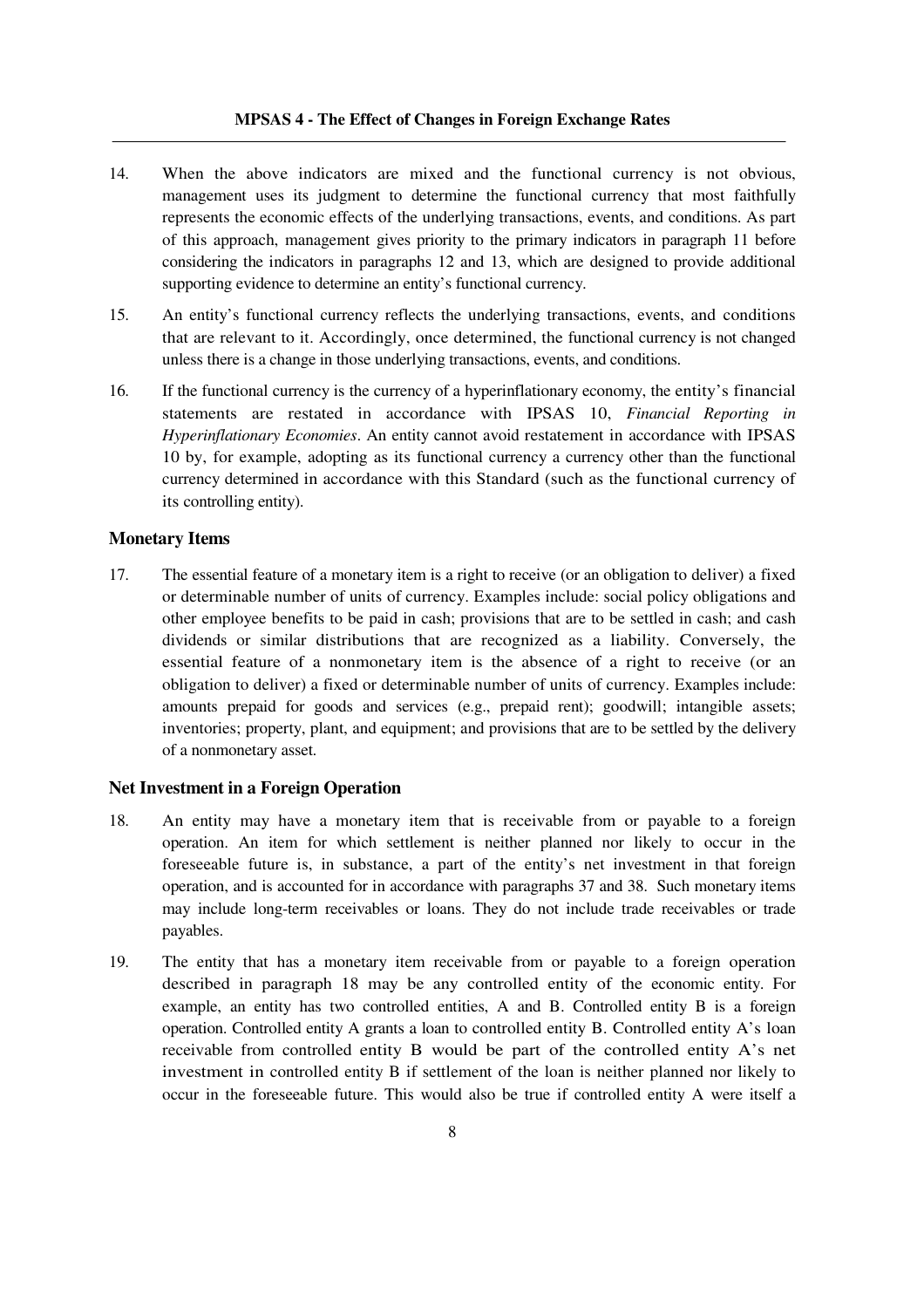foreign operation.

## **Summary of the Approach Required by This Standard**

- 20. In preparing financial statements, each entity whether a stand-alone entity, an entity with foreign operations (such as a controlling entity), or a foreign operation (such as a controlled entity or branch) - determines its functional currency in accordance with paragraphs 11-16. The entity translates foreign currency items into its functional currency, and reports the effects of such translation in accordance with paragraphs 23-42 and 59.
- 21. Many reporting entities comprise a number of individual entities (e.g., an economic entity is made up of a controlling entity and one or more controlled entities). Various types of entities, whether members of an economic entity or otherwise, may have investments in associates or joint ventures. They may also have branches. It is necessary for the financial performance and financial position of each individual entity included in the reporting entity to be translated into the currency in which the reporting entity presents its financial statements. This Standard permits the presentation currency of a reporting entity to be any currency (or currencies). The financial performance and financial position of any individual entity within the reporting entity whose functional currency differs from the presentation currency are translated in accordance with paragraphs 43-59.
- 22. This Standard also permits a stand-alone entity preparing financial statements or an entity preparing separate financial statements in accordance with MPSAS 6, *Consolidated and Separate Financial Statements*, to present its financial statements in any currency (or currencies). If the entity's presentation currency differs from its functional currency, its financial performance and financial position are also translated into the presentation currency in accordance with paragraphs 43-59.

## **Reporting Foreign Currency Transactions in the Functional Currency**

#### **Initial Recognition**

- 23. A foreign currency transaction is a transaction that is denominated or requires settlement in a foreign currency, including transactions arising when an entity:
	- (a) Buys or sells goods or services whose price is denominated in a foreign currency;
	- (b) Borrows or lends funds when the amounts payable or receivable are denominated in a foreign currency; or
	- (c) Otherwise acquires or disposes of assets, or incurs or settles liabilities, denominated in a foreign currency.
- 24. **A foreign currency transaction shall be recorded, on initial recognition in the functional currency, by applying to the foreign currency amount the spot exchange rate between the functional currency and the foreign currency at the date of the transaction**.
- 25. The date of a transaction is the date on which the transaction first qualifies for recognition in accordance with MPSASs. For practical reasons, a rate that approximates the actual rate at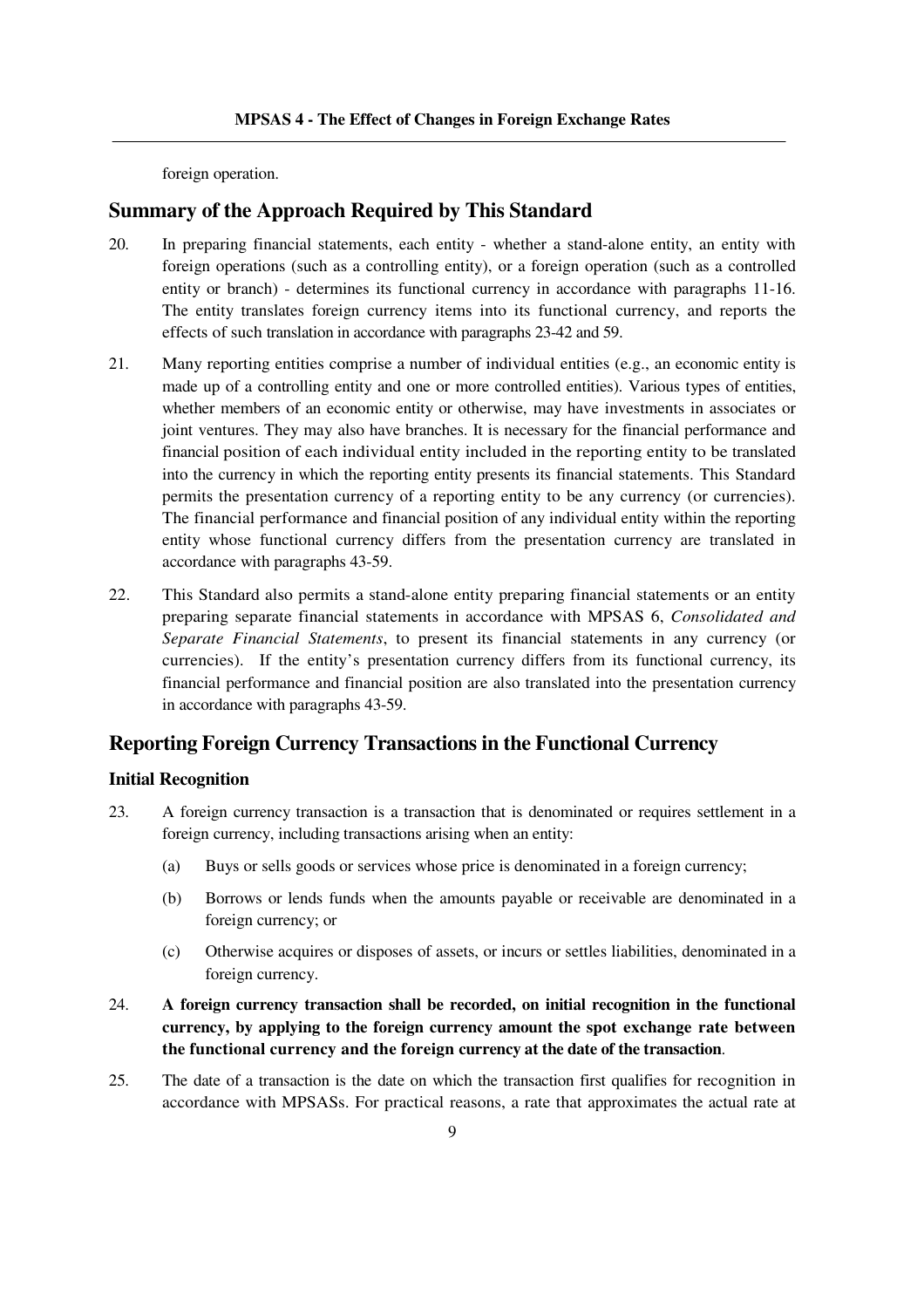the date of the transaction is often used, for example, an average rate for a week or a month might be used for all transactions in each foreign currency occurring during that period. However, if exchange rates fluctuate significantly, the use of the average rate for a period is inappropriate.

26. Exchange rate changes may have an impact on cash or cash equivalents held or due in a foreign currency. The presentation of such exchange differences is dealt with in MPSAS 2. Although these changes are not cash flows, the effect of exchange rate changes on cash or cash equivalents held or due in a foreign currency are reported in the cash flow statement in order to reconcile cash and cash equivalents at the beginning and the end of the period. These amounts are presented separately from cash flows from operating, investing, and financing activities, and include the differences, if any, if those cash flows had been reported at end-ofperiod exchange rates.

#### **Reporting at Subsequent Reporting Dates**

- 27. **At each reporting date:** 
	- **(a) Foreign currency monetary items shall be translated using the closing rate;**
	- **(b) Nonmonetary items that are measured in terms of historical cost in a foreign currency shall be translated using the exchange rate at the date of the transaction; and**
	- **(c) Nonmonetary items that are measured at fair value in a foreign currency shall be translated using the exchange rates at the date when the fair value was determined.**
- 28. The carrying amount of an item is determined in conjunction with other relevant MPSASs. For example, property, plant, and equipment may be measured in terms of fair value or historical cost in accordance with MPSAS 17, *Property, Plant, and Equipment*. Whether the carrying amount is determined on the basis of historical cost or on the basis of fair value, if the amount is determined in a foreign currency, it is then translated into the functional currency in accordance with this Standard.
- 29. The carrying amount of some items is determined by comparing two or more amounts. For example, the carrying amount of inventories held for sale is the lower of cost and net realizable value in accordance with MPSAS 12, *Inventories*. Similarly, in accordance with MPSAS 21, *Impairment of Non-Cash-Generating Assets*, the carrying amount of a noncash generating asset for which there is an indication of impairment is the lower of its carrying amount before considering possible impairment losses and its recoverable service amount. When such an asset is nonmonetary and is measured in a foreign currency, the carrying amount is determined by comparing:
	- (a) The cost or carrying amount, as appropriate, translated at the exchange rate at the date when that amount was determined (i.e., the rate at the date of the transaction for an item measured in terms of historical cost); and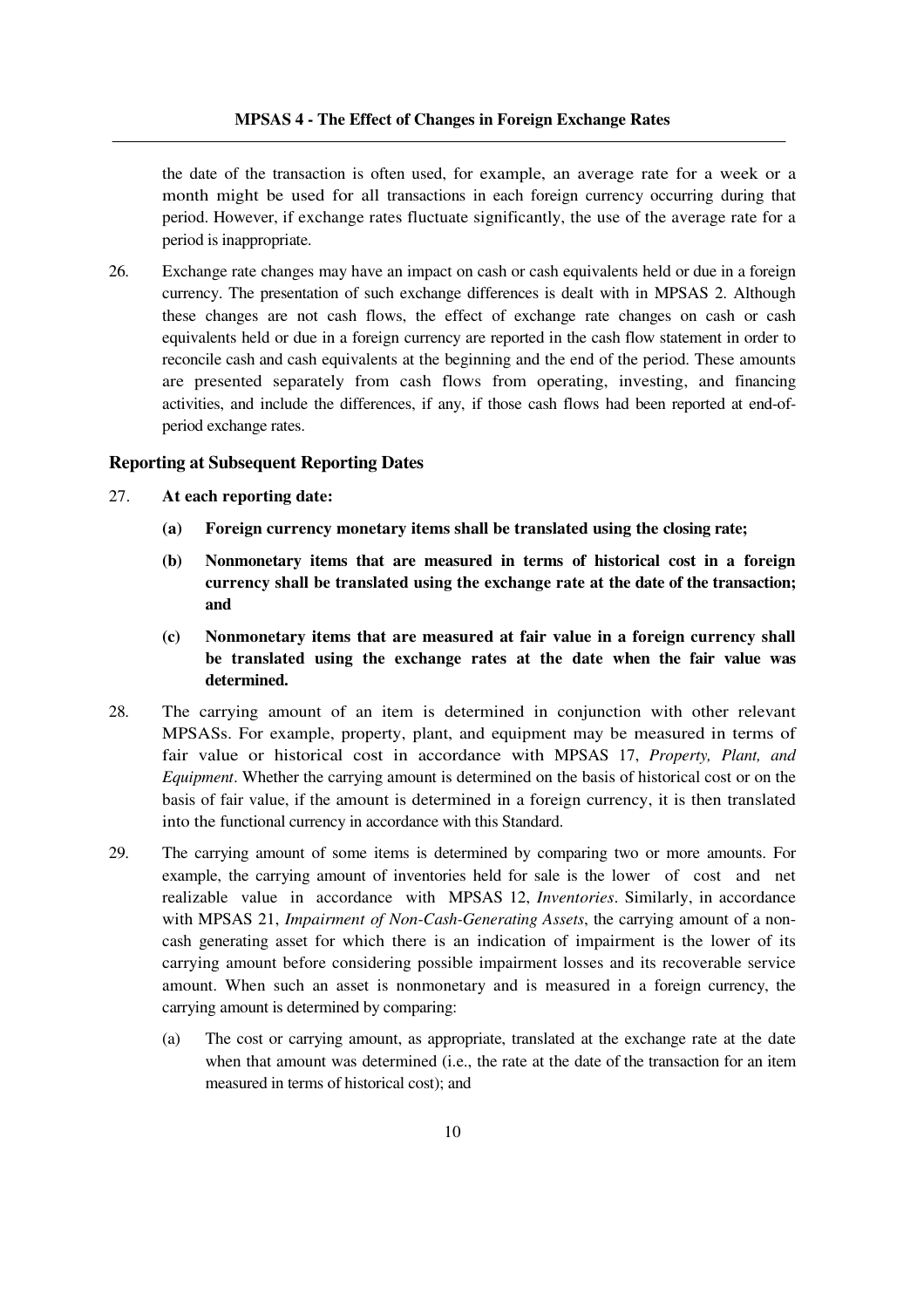(b) The net realizable value or recoverable service amount, as appropriate, translated at the exchange rate at the date when that value was determined (e.g., the closing rate at the reporting date).

 The effect of this comparison may be that an impairment loss is recognized in the functional currency, but would not be recognized in the foreign currency, or vice versa.

30. When several exchange rates are available, the rate used is that at which the future cash flows represented by the transaction or balance could have been settled if those cash flows had occurred at the measurement date. If exchange ability between two currencies is temporarily lacking, the rate used is the first subsequent rate at which exchanges could be made.

#### **Recognition of Exchange Differences**

- 31. As noted in paragraph 5, this Standard does not deal with hedge accounting for foreign currency items. Guidance in relation to hedge accounting, including the criteria for when to use hedge accounting, can be found in MPSAS 29.
- 32. **Exchange differences arising:** 
	- **(a) On the settlement of monetary items; or**
	- **(b) On translating monetary items at rates different from those at which they were translated on initial recognition during the period or in previous financial statements, shall be recognized in surplus or deficit in the period in which they arise, except as described in paragraph 37.**
- 33. When monetary items arise from a foreign currency transaction and there is a change in the exchange rate between the transaction date and the date of settlement, an exchange difference results. When the transaction is settled within the same accounting period as that in which it occurred, all the exchange difference is recognized in that period. However, when the transaction is settled in a subsequent accounting period, the exchange difference recognized in each period up to the date of settlement is determined by the change in exchange rates during each period.
- 34. The treatment of foreign currency exchange rate changes in a cash flow statement is described in paragraph 26.
- 35. **When a gain or loss on a nonmonetary item is recognized directly in net assets/equity, any exchange component of that gain or loss shall be recognized directly in net assets/equity. Conversely, when a gain or loss on a nonmonetary item is recognized in surplus or deficit, any exchange component of that gain or loss shall be recognized in surplus or deficit.**
- 36. Other MPSASs require some gains and losses to be recognized directly in net assets/equity. For example, MPSAS 17 requires some gains and losses arising on a revaluation of property, plant, and equipment to be recognized directly in net assets/equity. When such an asset is measured in a foreign currency, paragraph 27(c) of this Standard requires the revalued amount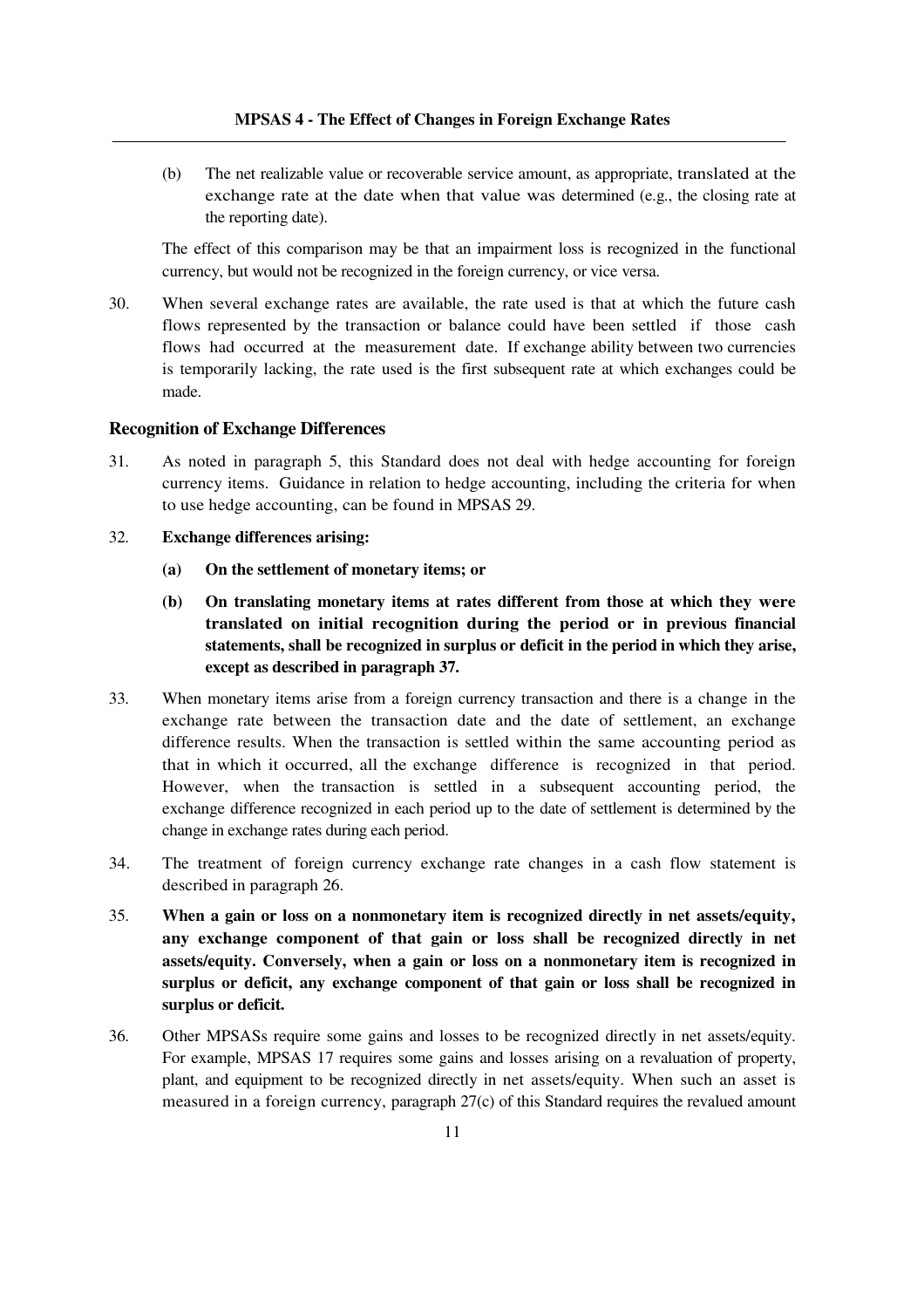to be translated using the rate at the date the value is determined, resulting in an exchange difference that is also recognized in net assets/equity.

- 37. **Exchange differences arising on a monetary item that forms part of a reporting entity's net investment in a foreign operation (see paragraph 18) shall be recognized in surplus or deficit in the separate financial statements of the reporting entity or the individual financial statements of the foreign operation, as appropriate. In the financial statements that include the foreign operation and the reporting entity (e.g., consolidated financial statements when the foreign operation is a controlled entity), such exchange differences shall be recognized initially in a separate component of net assets/equity, and recognized in surplus or deficit on disposal of the net investment in accordance with paragraph 57.**
- 38. When a monetary item forms part of a reporting entity's net investment in a foreign operation, and is denominated in the functional currency of the reporting entity, an exchange difference arises in the foreign operation's individual financial statements in accordance with paragraph 32. If such an item is denominated in the functional currency of the foreign operation, an exchange difference arises in the reporting entity's separate financial statements in accordance with paragraph 32. If such an item is denominated in a currency other than the functional currency of either the reporting entity or the foreign operation, an exchange difference arises in the reporting entity's separate financial statements and in the foreign operation's individual financial statements in accordance with paragraph 32. Such exchange differences are reclassified to the separate component of net assets/equity in the financial statements that include the foreign operation and the reporting entity (i.e., financial statements in which the foreign operation is consolidated, proportionately consolidated, or accounted for using the equity method).
- 39. When an entity keeps its books and records in a currency other than its functional currency, at the time the entity prepares its financial statements all amounts are translated into the functional currency in accordance with paragraphs 23-30. This produces the same amounts in the functional currency as would have occurred had the items been recorded initially in the functional currency. For example, monetary items are translated into the functional currency using the closing rate, and nonmonetary items that are measured on a historical cost basis are translated using the exchange rate at the date of the transaction that resulted in their recognition.

#### **Change in Functional Currency**

- 40. **When there is a change in an entity's functional currency, the entity shall apply the translation procedures applicable to the new functional currency prospectively from the date of the change.**
- 41. As noted in paragraph 15, the functional currency of an entity reflects the underlying transactions, events, and conditions that are relevant to the entity. Accordingly, once the functional currency is determined, it can be changed only if there is a change to those underlying transactions, events, and conditions. For example, a change in the currency that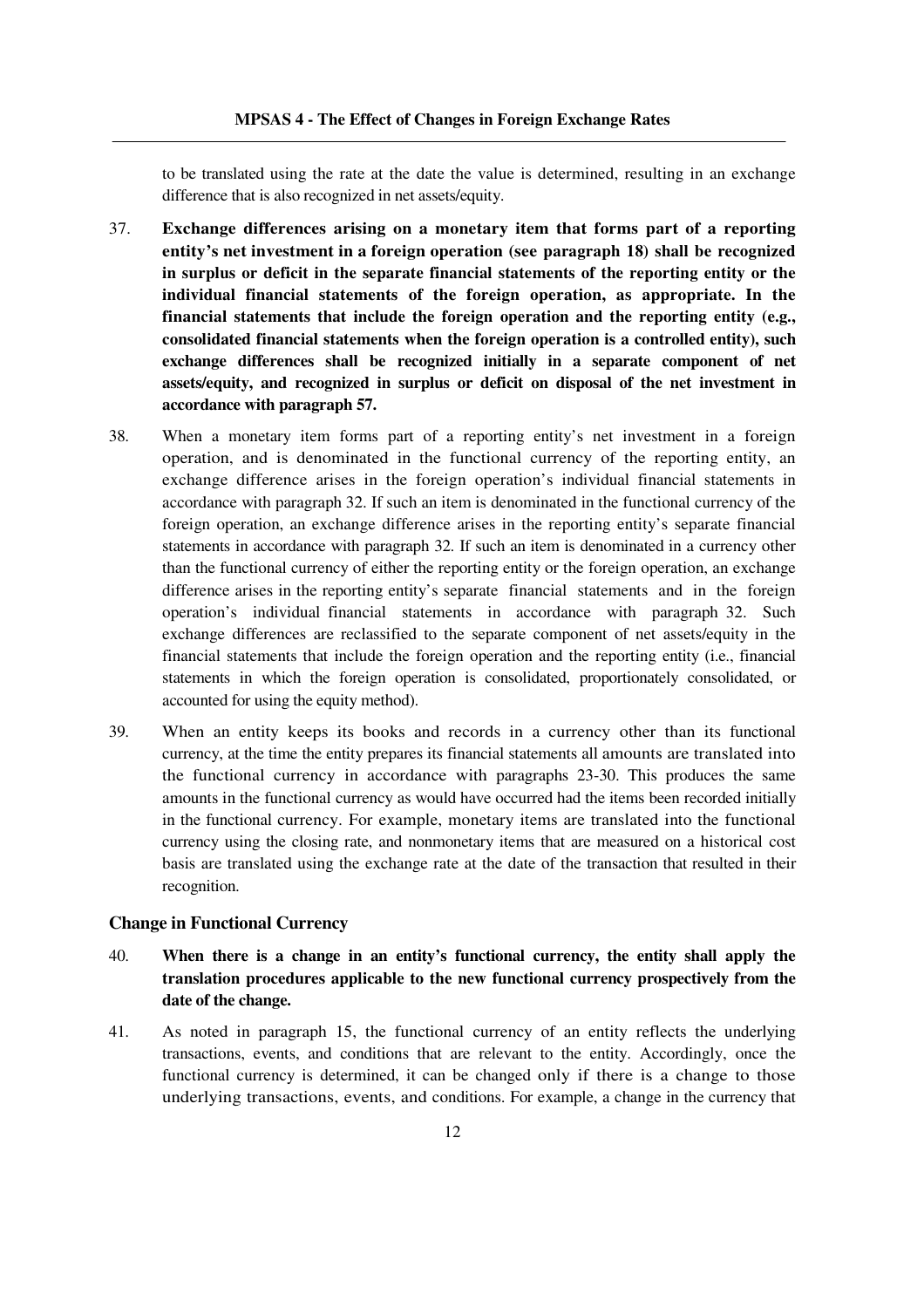mainly influences the sales prices or the provision of goods and services may lead to a change in an entity's functional currency.

42. The effect of a change in functional currency is accounted for prospectively. In other words, an entity translates all items into the new functional currency using the exchange rate at the date of the change. The resulting translated amounts for nonmonetary items are treated as their historical cost. Exchange differences arising from the translation of a foreign operation previously classified in net assets/equity in accordance with paragraphs 37 and 44(c) are not recognized in surplus or deficit until the disposal of the operation.

## **Use of a Presentation Currency Other than the Functional Currency**

#### **Translation to the Presentation Currency**

- 43. An entity may present its financial statements in any currency (or currencies). If the presentation currency differs from the entity's functional currency, it translates its financial performance and financial position into the presentation currency. For example, when an economic entity, such as an international organization, contains individual entities with different functional currencies, the financial performance and financial position of each entity are expressed in a common currency, so that consolidated financial statements may be presented. For national or state/provincial governments, the presentation currency is normally determined by the ministry of finance (or similar authority), or established in legislation.
- 44. **The financial performance and financial position of an entity whose functional currency is not the currency of a hyperinflationary economy shall be translated into a different presentation currency using the following procedures:** 
	- (a) **Assets and liabilities for each statement of financial position presented (i.e., including comparatives) shall be translated at the closing rate at the date of that statement of financial position;**
	- (b) **Revenue and expenses for each statement of financial performance (i.e., including comparatives) shall be translated at exchange rates at the dates of the transactions; and**
	- (c) **All resulting exchange differences shall be recognized as a separate component of net assets/equity.**
- 45. In translating the cash flows, that is the cash receipts and cash payments, of a foreign operation for incorporation into its cash flow statement, the reporting entity shall comply with the procedures in MPSAS 2. MPSAS 2 requires that the cash flows of a controlled entity that satisfies the definition of a foreign operation shall be translated at the exchange rates between the presentation currency and the foreign currency at the dates of the cash flows. MPSAS 2 also outlines the presentation of unrealized gains and losses arising from changes in foreign currency exchange rates on cash and cash equivalents held or due in a foreign currency.
- 46. For practical reasons, a rate that approximates the exchange rates at the dates of the transactions, for example an average rate for the period, is often used to translate revenue and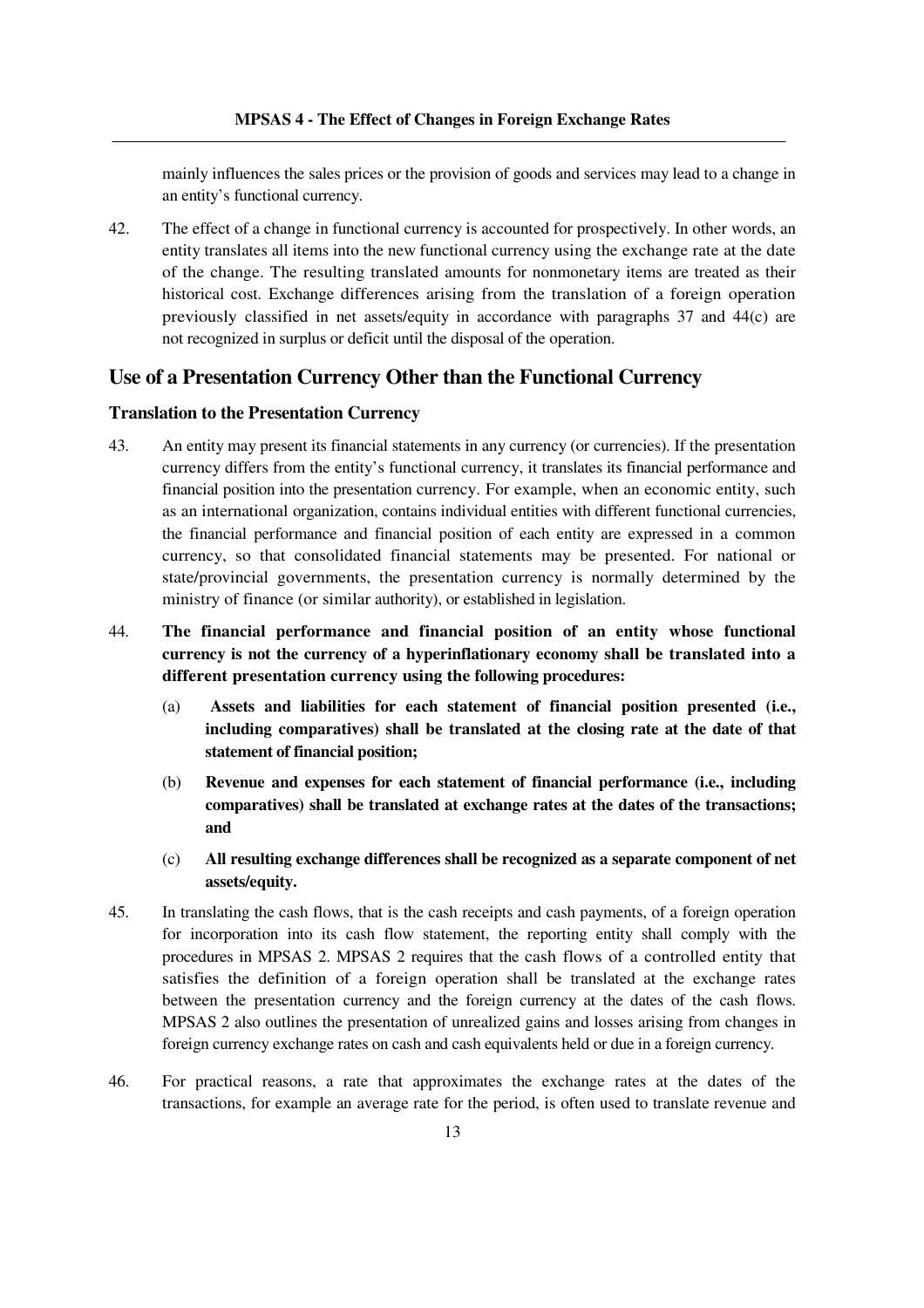expense items. However, if exchange rates fluctuate significantly, the use of the average rate for a period is inappropriate.

- 47. The exchange differences referred to in paragraph 44(c) result from:
	- (a) Translating revenue and expenses at the exchange rates at the dates of the transactions, and assets and liabilities at the closing rate. Such exchange differences arise both on revenue and expense items recognized in surplus or deficit, and on those recognized directly in net assets/equity.
	- (b) Translating the opening net assets/equity at a closing rate that differs from the previous closing rate.

 These exchange differences are not recognized in surplus or deficit because the changes in exchange rates have little or no direct effect on the present and future cash flows from operations. When the exchange differences relate to a foreign operation that is consolidated but is not wholly owned, accumulated exchange differences arising from translation and attributable to minority interests are allocated to, and recognized as part of, minority interests in the consolidated statement of financial position.

- 48. **The financial performance and financial position of an entity whose functional currency is the currency of a hyperinflationary economy shall be translated into a different presentation currency using the following procedures:** 
	- (a) **All amounts (i.e., assets, liabilities, net assets/equity items, revenue, and expenses, including comparatives) shall be translated at the closing rate at the date of the most recent statement of financial position, except that**
	- (b) **When amounts are translated into the currency of a non-hyperinflationary economy, comparative amounts shall be those that were presented as current year amounts in the relevant prior year financial statements (i.e., not adjusted for subsequent changes in the price level or subsequent changes in exchange rates).**
- 49. **When an entity's functional currency is the currency of a hyperinflationary economy, the entity shall restate its financial statements in accordance with IPSAS 10 before applying the translation method set out in paragraph 48, except for comparative amounts that are translated into a currency of a non-hyperinflationary economy (see paragraph 48(b)). When the economy ceases to be hyperinflationary and the entity no longer restates its financial statements in accordance with IPSAS 10, it shall use as the historical costs for translation into the presentation currency the amounts restated to the price level at the date the entity ceased restating its financial statements.**

#### **Translation of a Foreign Operation**

50. Paragraphs 51-56, in addition to paragraphs 43-49, apply when the financial performance and financial position of a foreign operation are translated into a presentation currency, so that the foreign operation can be included in the financial statements of the reporting entity by consolidation, proportionate consolidation, or the equity method.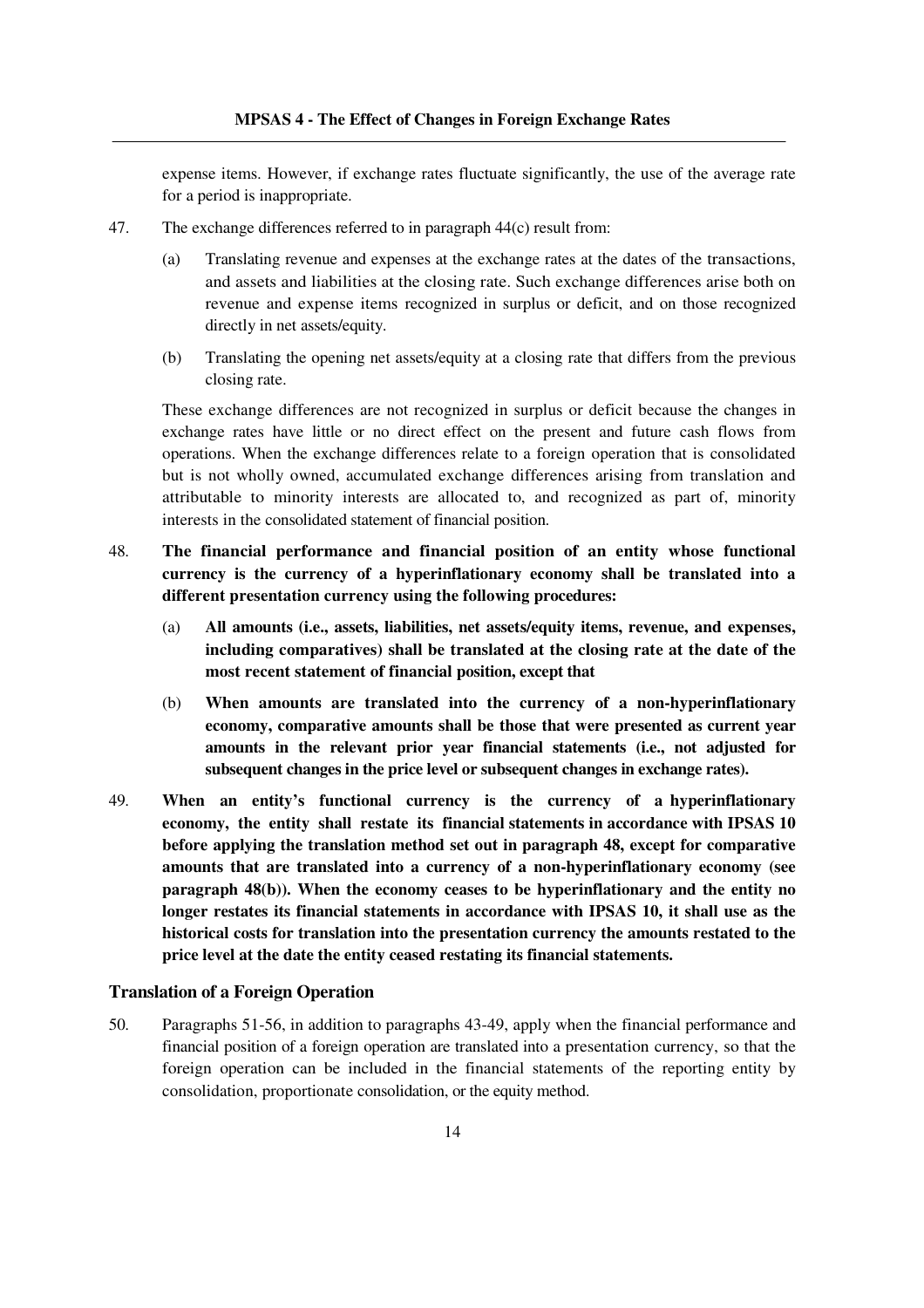#### **MPSAS 4 - The Effect of Changes in Foreign Exchange Rates**

- 51. The incorporation of the financial performance and financial position of a foreign operation with those of the reporting entity follows normal consolidation procedures, such as the elimination of balances and transactions within an economic entity (see MPSAS 6 and MPSAS 8, *Interests in Joint Ventures*.)
- 52. However, a monetary asset (or liability) within an economic entity, whether short-term or long-term, cannot be eliminated against the corresponding liability (or asset) within an economic entity without showing the results of currency fluctuations in the consolidated financial statements. This is because the monetary item:
	- (a) Represents a commitment to convert one currency into another, and
	- (b) Exposes the reporting entity to a gain or loss through currency fluctuations.

 Accordingly, in the consolidated financial statements of the reporting entity, such an exchange difference continues to be recognized in surplus or deficit or, if it arises from the circumstances described in paragraph 37, it is classified as net assets/equity until the disposal of the foreign operation.

- 53. When the financial statements of a foreign operation are as of a date different from that of the reporting entity, the foreign operation often prepares additional statements as of the same date as the reporting entity's financial statements. When this is not done, MPSAS 6 allows the use of a different reporting date, provided that:
	- (a) The difference is no greater than three months, and
	- (b) Adjustments are made for the effects of any significant transactions or other events that occur between the different dates.
- 54. When there is a difference between the reporting date of the reporting entity and the foreign operation, the assets and liabilities of the foreign operation are translated at the exchange rate at the reporting date of the foreign operation.
- 55. Adjustments are made for significant changes in exchange rates up to the reporting date of the reporting entity in accordance with MPSAS 6. The same approach is used in applying the equity method to associates and joint ventures, and in applying proportionate consolidation to joint ventures in accordance with MPSAS 7, *Investments in Associates*, and MPSAS 8.
- 56. **Any goodwill arising on the acquisition of a foreign operation and any fair value adjustments to the carrying amounts of assets and liabilities arising on the acquisition of that foreign operation shall be treated as assets and liabilities of the foreign operation. Thus, they shall be expressed in the functional currency of the foreign operation and shall be translated at the closing rate in accordance with paragraphs 44 and 48.**

#### **Disposal of a Foreign Operation**

57. **On the disposal of a foreign operation, the cumulative amount of the exchange**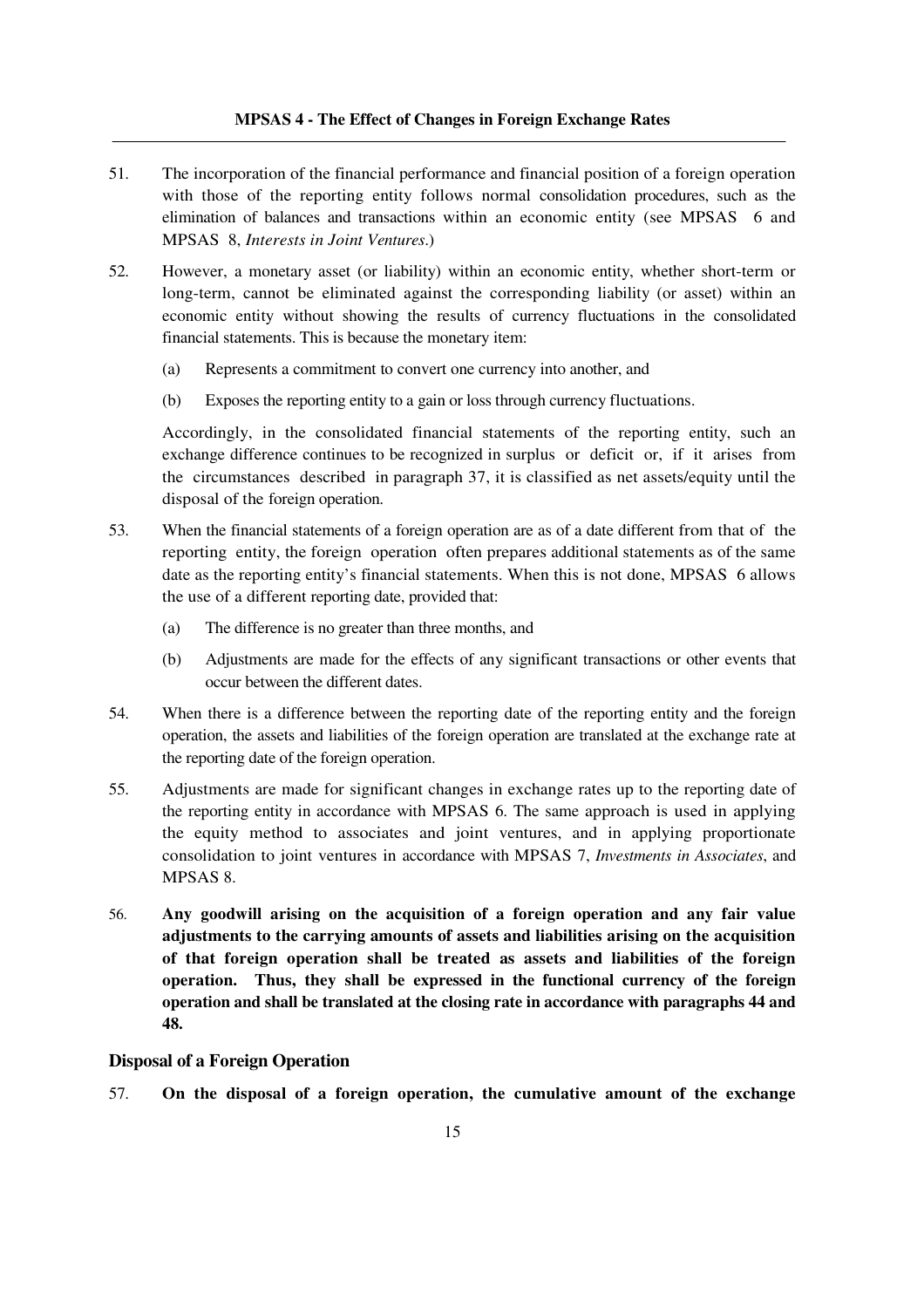## **differences deferred in the separate component of net assets/equity relating to that foreign operation shall be recognized in surplus or deficit when the gain or loss on disposal is recognized.**

58. An entity may dispose of its interest in a foreign operation through sale, liquidation, repayment of contributed capital, or abandonment of all or part of that entity. The payment of a dividend or similar distribution is part of a disposal only when it constitutes a return of the investment, for example when the dividend or similar distribution is paid out of preacquisition surplus. In the case of a partial disposal, only the proportionate share of the related accumulated exchange difference is included in the gain or loss. A writedown of the carrying amount of a foreign operation does not constitute a partial disposal. Accordingly, no part of the deferred foreign exchange gain or loss is recognized in surplus or deficit at the time of a writedown.

## **Tax Effects of Exchange Differences**

- 59. For reporting entities subject to income taxes, guidance on the treatment of:
	- (a) Tax effects associated with the gains and losses on foreign currency transactions; and
	- (b) Exchange differences arising on translating the financial performance and financial position of an entity (including a foreign operation) into a different currency, can be found in the relevant international or national accounting standards dealing with income taxes.

## **Disclosure**

- 60. **In paragraphs 62 and 64-66, references to "functional currency" apply, in the case of an economic entity, to the functional currency of the controlling entity.**
- 61. **The entity shall disclose:** 
	- (a) **The amount of exchange differences recognized in surplus or deficit, except for those arising on financial instruments measured at fair value through surplus or deficit in accordance with MPSAS 29; and**
	- (b) **Net exchange differences classified in a separate component of net assets/equity and a reconciliation of the amount of such exchange differences at the beginning and end of the period.**
- 62. **When the presentation currency is different from the functional currency, that fact shall be stated, together with disclosure of the functional currency and the reason for using a different presentation currency.**
- 63. **When there is a change in the functional currency of either the reporting entity or a significant foreign operation, that fact and the reason for the change in functional currency shall be disclosed.**
- 64. **When an entity presents its financial statements in a currency that is different from**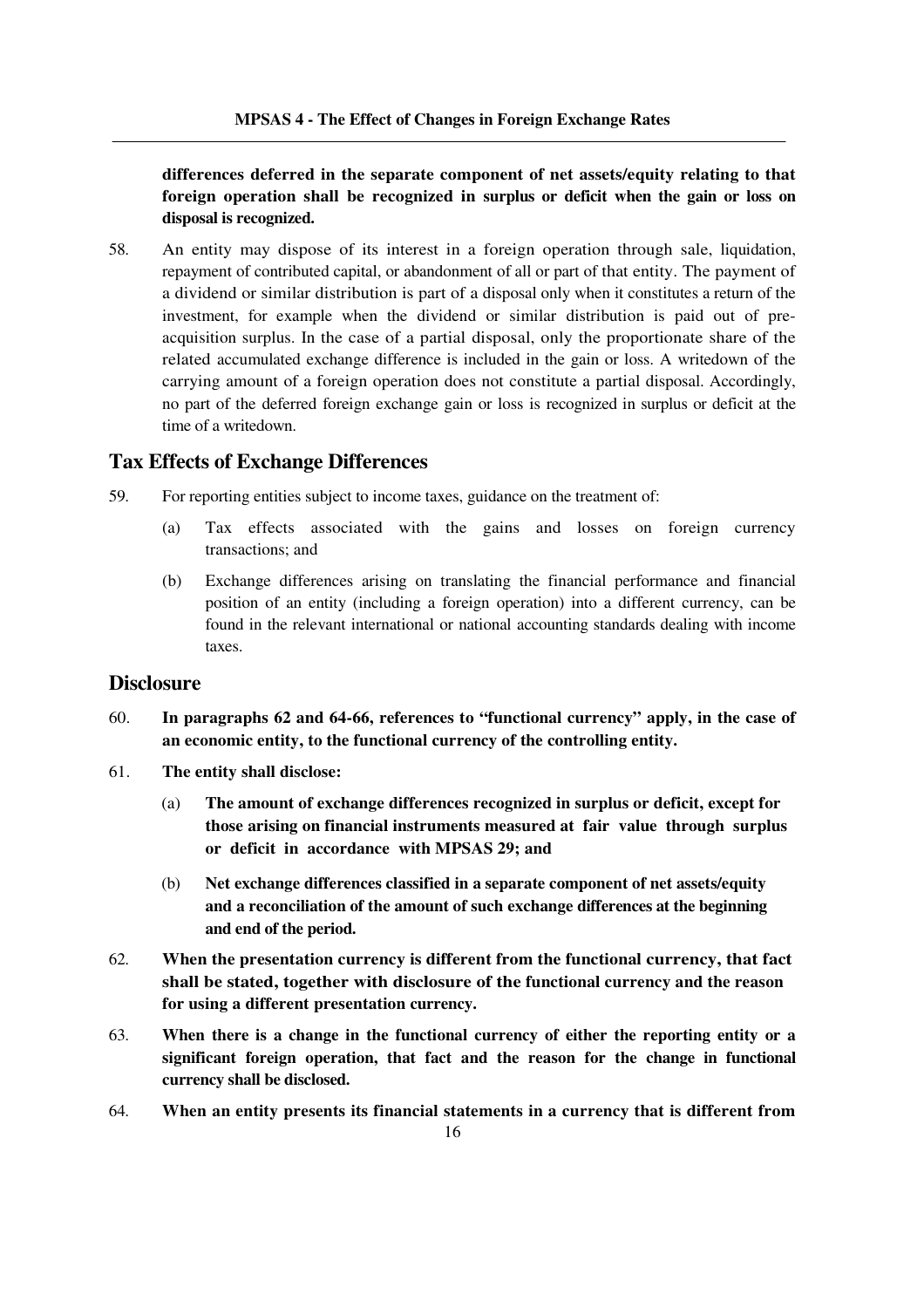**its functional currency, it shall describe the financial statements as complying with MPSASs only if they comply with all the requirements of each applicable Standard, including the translation method set out in paragraphs 44 and 48.** 

- 65. An entity sometimes presents its financial statements or other financial information in a currency that is not its functional currency without meeting the requirements of paragraph 64. For example, an entity may convert into another currency only selected items from its financial statements. Or, an entity whose functional currency is not the currency of a hyperinflationary economy may convert the financial statements into another currency by translating all items at the most recent closing rate. Such conversions are not in accordance with MPSASs and the disclosures set out in paragraph 66 are required.
- 66. **When an entity displays its financial statements or other financial information in a currency that is different from either its functional currency or its presentation currency and the requirements of paragraph 64 are not met, it shall:** 
	- (a) **Clearly identify the information as supplementary information, to distinguish it from the information that complies with MPSASs;**
	- (b) **Disclose the currency in which the supplementary information is displayed; and**
	- (c) **Disclose the entity's functional currency and the method of translation used to determine the supplementary information.**

#### **Transitional Provisions**

#### **First-time Adoption of Accrual Accounting**

- 67. **A reporting entity need not comply with the requirements for cumulative translation differences that existed at the date of first adoption of accrual accounting in accordance with MPSASs. If a first-time adopter uses this exemption:** 
	- (a) **The cumulative translation differences for all foreign operations are deemed to be zero at the date of first adoption to MPSASs; and**
	- (b) **The gain and loss on a subsequent disposal of any foreign operation shall exclude translation differences that arose before the date of first adoption of MPSASs, and shall include later translation differences.**
- 68. This Standard requires entities to:
	- (a) Classify some translation differences as a separate component of net assets/equity; and
	- (b) On disposal of a foreign operation, to transfer the cumulative translation difference for that foreign operation to the statement of financial performance as part of the gain or loss on disposal.

 The transitional provisions provide first-time adopters of MPSASs with relief from this requirement.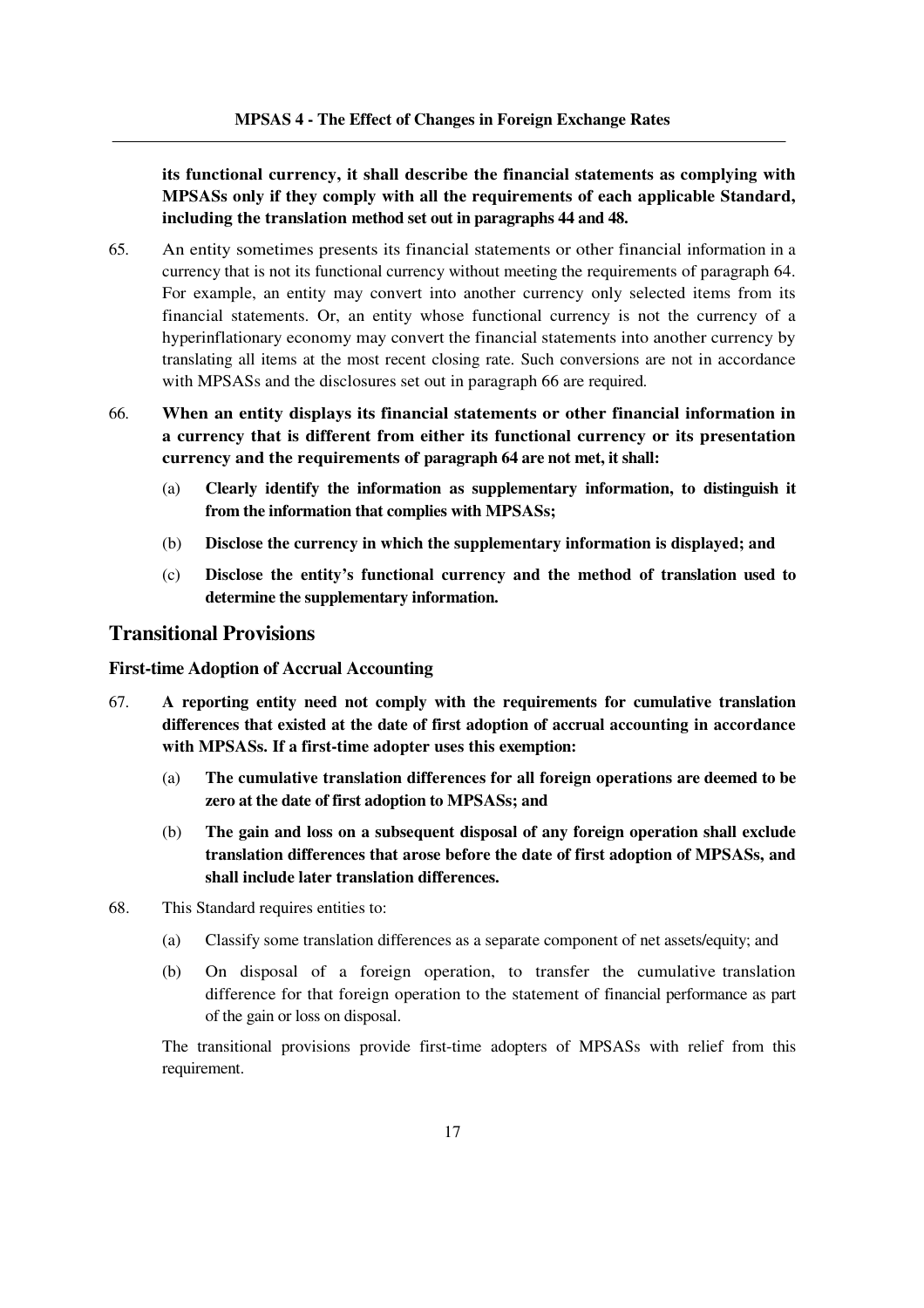#### **Transitional Provisions for All Entities**

- 69. **An entity shall apply paragraph 56 prospectively to all acquisitions occurring after the beginning of the financial reporting period in which this Standard is first applied. Retrospective application of paragraph 56 to earlier acquisitions is permitted. For an acquisition of a foreign operation treated prospectively, but which occurred before the date on which this Standard is first applied, the entity shall not restate prior years and accordingly may, when appropriate, treat goodwill and fair value adjustments arising on that acquisition as assets and liabilities of the entity rather than as assets and liabilities of the foreign operation. Therefore, those goodwill and fair value adjustments either are already expressed in the entity's functional currency, or are nonmonetary foreign currency items, which are reported using the exchange rate at the date of the acquisition.**
- 70. **All other changes resulting from the application of this Standard shall be accounted for in accordance with the requirements of MPSAS 3,** *Accounting Policies, Changes in Accounting Estimates and Errors***.**

#### **Effective Date**

- 71. **An entity shall apply this Standard for annual financial statements covering periods beginning on or after January 1, 2017. Earlier application is encouraged. If an entity applies this Standard for a period beginning before January 1, 2017 it shall disclose that fact.**
- 72. When an entity adopts the accrual basis of accounting as defined by MPSASs for financial reporting purposes subsequent to this effective date, this Standard applies to the entity's annual financial statements covering periods beginning on or after the date of adoption.

## **Withdrawal of IPSAS 4 (2006)**

73. [Deleted]